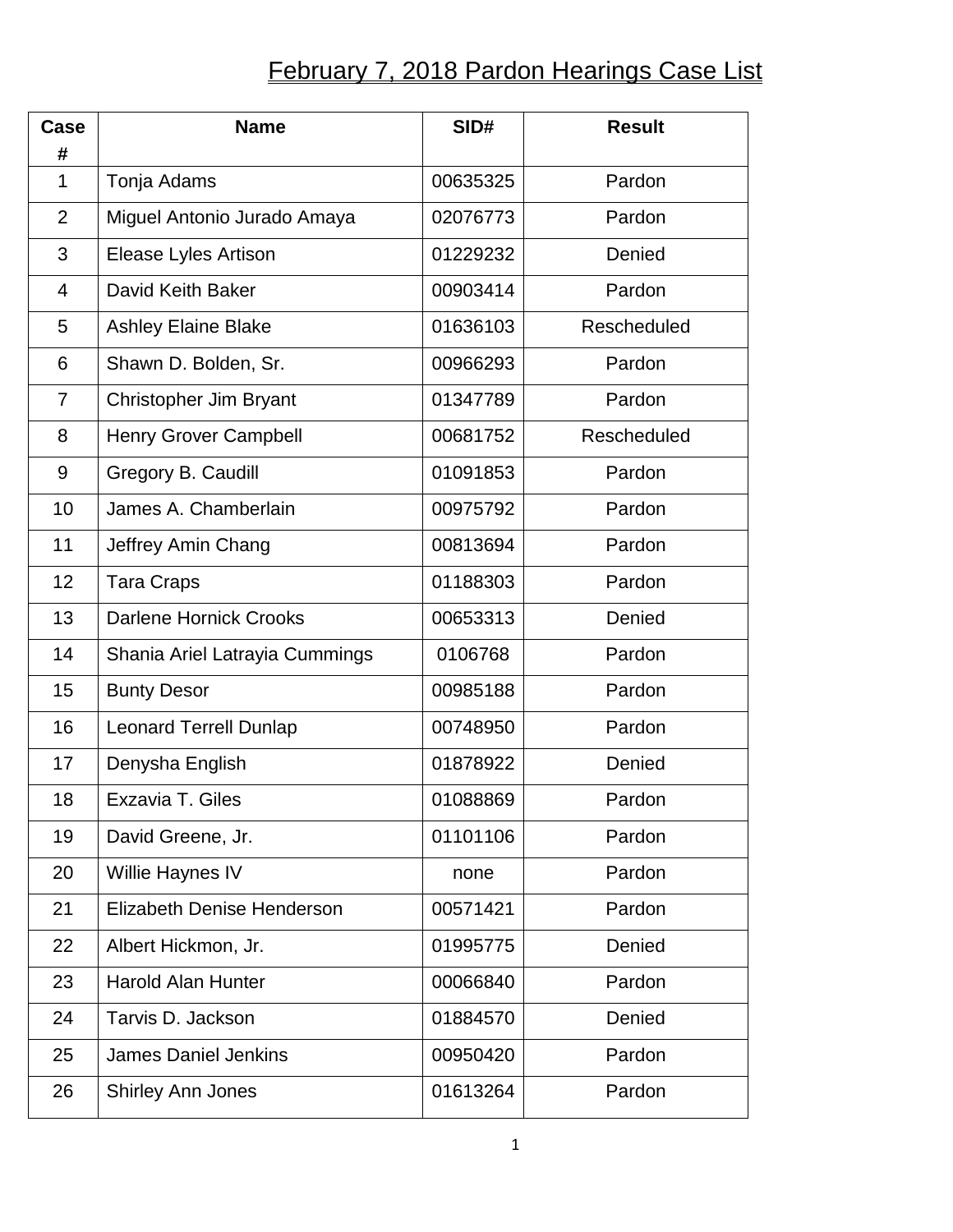## **February 7, 2018 Pardon Hearings Case List**

| 27 | <b>Brett Michael Kastler</b>   | 00961028 | Pardon             |
|----|--------------------------------|----------|--------------------|
| 28 | Amare Shanv Jackson Kelly      | 01250493 | Pardon             |
| 29 | <b>Wayne Donald Lamer</b>      | 00439990 | Pardon             |
| 30 | Damon J. Lancaster, Sr.        | 02062447 | Denied             |
| 31 | Leon A. London                 | 01938974 | Pardon             |
| 32 | William Stanley Mains, Jr.     | 00033616 | Pardon             |
| 33 | Derrick L. Manigault           | 00991282 | Rescheduled        |
| 34 | <b>Barry Matthews</b>          | 00582590 | Pardon             |
| 35 | Jonathan Mark McReynolds       | 01013169 | Pardon             |
| 36 | <b>Sterley Montague</b>        | 00544622 | Pardon             |
| 37 | <b>JB Moore</b>                | 00838120 | Pardon             |
| 38 | Alex U. Neal                   | 00148642 | Denied             |
| 39 | Joshua Michael Newby           | 02008202 | Pardon             |
| 40 | John Michael O'Neal            | 01364501 | Pardon             |
| 41 | Michael Anthony Perrazzo       | 01082275 | Pardon             |
| 42 | <b>James Franklin Powell</b>   | 01299932 | Pardon             |
| 43 | <b>Robert Reginald Ray</b>     | 00865290 | Denied             |
| 44 | Raymond Ray Reuben, Jr.        | 01367159 | Pardon             |
| 45 | <b>Joshua Alexander Ritter</b> | 01433868 | Denied             |
| 46 | <b>Donald Seagraves</b>        | 01007152 | Pardon             |
| 47 | Jeffrey L. Shippy              | 01389771 | <b>Rescheduled</b> |
| 48 | William Dean Shook, Jr.        | 00936145 | Pardon             |
| 49 | <b>Corey Sentell Smith</b>     | 01377081 | Pardon             |
| 50 | <b>Frank Martin Staszak</b>    | 00593483 | Pardon             |
| 51 | Kalip Stevens, Jr.             | 00342587 | Denied             |
| 52 | <b>Robert Strachan</b>         | 01566523 | Pardon             |
| 53 | <b>Charles Delton Taylor</b>   | 00695209 | Pardon             |